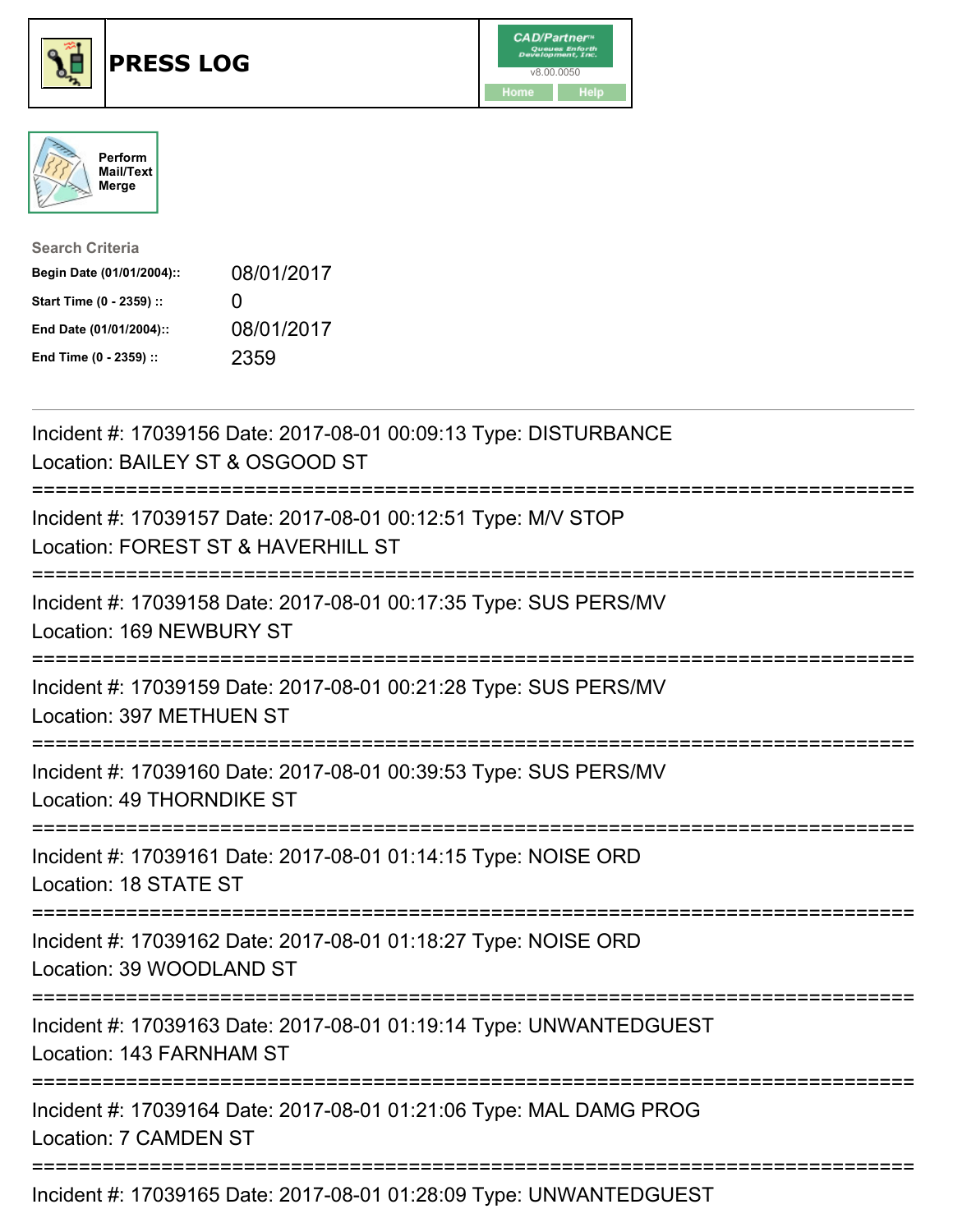| Location: 34 BEACON AV                                                                                |
|-------------------------------------------------------------------------------------------------------|
| Incident #: 17039166 Date: 2017-08-01 01:37:47 Type: MAL DAMAGE<br>Location: 149 EASTON ST FL 1       |
| Incident #: 17039167 Date: 2017-08-01 01:39:18 Type: M/V STOP<br>Location: KRESS ST & WOODLAND ST     |
| Incident #: 17039168 Date: 2017-08-01 01:43:19 Type: M/V STOP<br>Location: HAVERHILL ST & MILTON ST   |
| Incident #: 17039169 Date: 2017-08-01 02:02:00 Type: NOISE ORD<br>Location: 29 ORCHARD ST             |
| Incident #: 17039170 Date: 2017-08-01 02:15:48 Type: NOISE ORD<br>Location: 149 WATER ST              |
| Incident #: 17039171 Date: 2017-08-01 02:23:19 Type: M/V STOP<br>Location: ESSEX ST & MARGIN ST       |
| Incident #: 17039172 Date: 2017-08-01 02:27:51 Type: M/V STOP<br>Location: HAVERHILL ST & WEST ST     |
| Incident #: 17039173 Date: 2017-08-01 03:15:22 Type: M/V STOP<br><b>Location: CENTRAL BRIDGE</b>      |
| Incident #: 17039174 Date: 2017-08-01 03:30:17 Type: M/V STOP<br><b>Location: PEMBERTON PARK</b>      |
| Incident #: 17039175 Date: 2017-08-01 05:51:08 Type: M/V STOP<br>Location: HAVERHILL ST & WEST ST     |
| Incident #: 17039176 Date: 2017-08-01 05:56:36 Type: M/V STOP<br>Location: WEST ST & WILLOUGHBY ST    |
| Incident #: 17039177 Date: 2017-08-01 07:00:24 Type: M/V STOP<br>Location: 100 FRANKLIN ST            |
| Incident #: 17039178 Date: 2017-08-01 07:04:21 Type: PARK & WALK<br>Location: BROADWAY & HAVERHILL ST |
| 0.247004040700007                                                                                     |

Incident #: 17039179 Date: 2017-08-01 07:08:23 Type: M/V STOP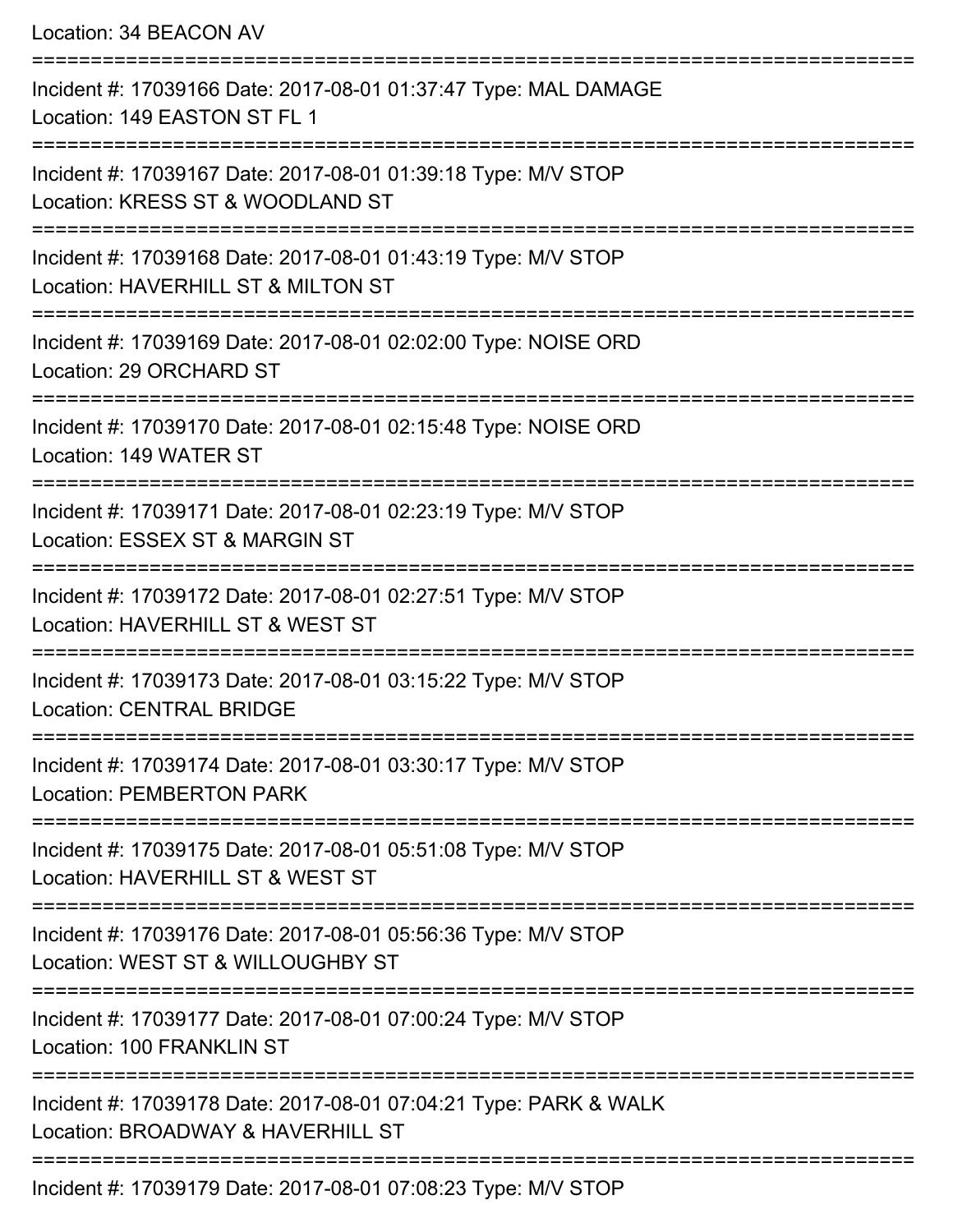| Incident #: 17039180 Date: 2017-08-01 07:12:28 Type: TOW/REPOSSED<br>Location: 14 AMES ST                       |
|-----------------------------------------------------------------------------------------------------------------|
| Incident #: 17039181 Date: 2017-08-01 07:16:02 Type: TOW/REPOSSED<br>Location: 811 ESSEX ST                     |
| Incident #: 17039182 Date: 2017-08-01 07:17:47 Type: M/V STOP<br>Location: CARVER ST & SALEM ST                 |
| Incident #: 17039183 Date: 2017-08-01 07:18:27 Type: DOMESTIC/PAST<br>Location: 107 GARDEN ST #3                |
| Incident #: 17039184 Date: 2017-08-01 07:24:11 Type: M/V STOP<br>Location: S UNION ST & SALEM ST                |
| Incident #: 17039185 Date: 2017-08-01 07:35:36 Type: MAL DAMAGE<br>Location: TRIPOLI BAKERY INC / 106 COMMON ST |
| Incident #: 17039186 Date: 2017-08-01 07:50:55 Type: DOMESTIC/PROG<br>Location: 72 JACKSON ST                   |
| Incident #: 17039187 Date: 2017-08-01 08:06:31 Type: MAN DOWN<br>Location: 239 BROADWAY                         |
| Incident #: 17039188 Date: 2017-08-01 08:12:22 Type: TOW OF M/V<br>Location: HAMPSHIRE ST & MYRTLE ST           |
| Incident #: 17039189 Date: 2017-08-01 08:19:32 Type: TOW OF M/V<br>Location: 72 CROSS ST                        |
| Incident #: 17039190 Date: 2017-08-01 08:20:52 Type: LARCENY/PAST<br>Location: 86 SUNRAY ST                     |
| Incident #: 17039191 Date: 2017-08-01 08:23:52 Type: B&E/MV/PAST<br>Location: 6 CYR DR                          |
| Incident #: 17039192 Date: 2017-08-01 08:25:21 Type: M/V STOP<br>Location: EVERETTE & EATON                     |
| Incident #: 17039193 Date: 2017-08-01 08:36:00 Type: M/V STOP                                                   |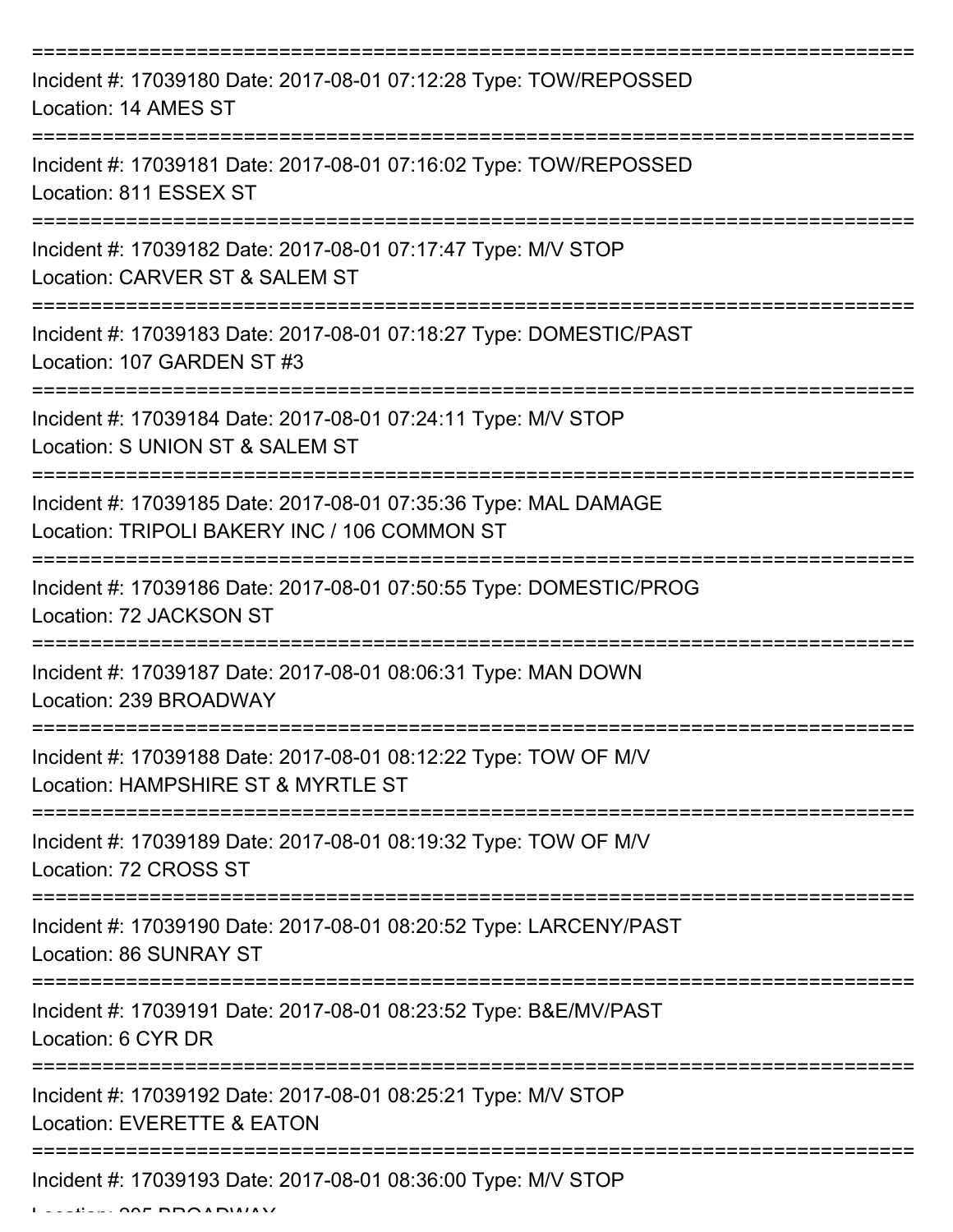| Incident #: 17039194 Date: 2017-08-01 09:06:15 Type: UNWANTEDGUEST<br>Location: 229 BRUCE ST                              |
|---------------------------------------------------------------------------------------------------------------------------|
| Incident #: 17039195 Date: 2017-08-01 09:13:03 Type: MEDIC SUPPORT<br>Location: 10 EMBANKMENT RD                          |
| Incident #: 17039196 Date: 2017-08-01 09:16:44 Type: SUS PERS/MV<br>Location: REGISTRY OF MOTOR VEHICLES / 73 WINTHROP AV |
| Incident #: 17039197 Date: 2017-08-01 09:21:30 Type: MAL DAMAGE<br>Location: 311 WATER ST                                 |
| Incident #: 17039198 Date: 2017-08-01 09:25:54 Type: M/V STOP<br>Location: ERVING AV & HAMPSHIRE ST<br>=================  |
| Incident #: 17039199 Date: 2017-08-01 09:30:21 Type: TOW OF M/V<br>Location: 63 KINGSTON ST                               |
| Incident #: 17039200 Date: 2017-08-01 09:44:04 Type: NOTIFICATION<br>Location: 6 E HAVERHILL ST                           |
| Incident #: 17039201 Date: 2017-08-01 09:56:19 Type: M/V STOP<br>Location: 276 ESSEX ST                                   |
| Incident #: 17039202 Date: 2017-08-01 09:57:45 Type: INVEST CONT<br>Location: 37 MELROSE ST<br>--------------             |
| Incident #: 17039203 Date: 2017-08-01 09:59:09 Type: PARK & WALK<br>Location: BRADFORD ST & BROADWAY                      |
| Incident #: 17039204 Date: 2017-08-01 10:01:29 Type: ASSIST FIRE<br>Location: 270 FARNHAM ST                              |
| Incident #: 17039205 Date: 2017-08-01 10:03:19 Type: AUTO ACC/NO PI<br>Location: 500 MERRIMACK ST                         |
| Incident #: 17039206 Date: 2017-08-01 10:15:22 Type: M/V STOP<br>Location: 255 ESSEX ST                                   |
| Incident #: 17039208 Date: 2017-08-01 10:18:57 Type: LARCENY/PAST                                                         |

Location: 18 EDANIKI IN ST #806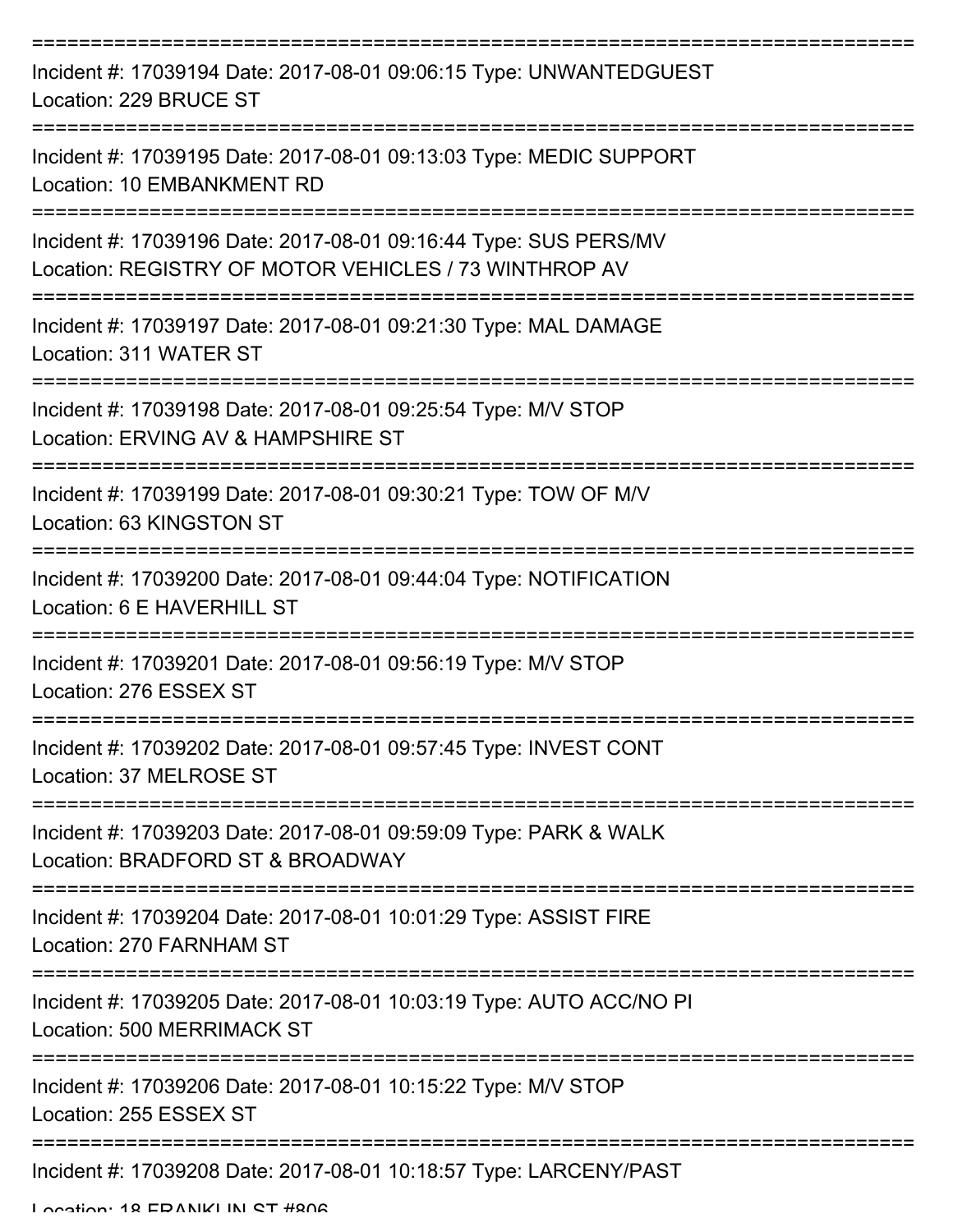| Incident #: 17039207 Date: 2017-08-01 10:20:26 Type: AUTO ACC/PI<br><b>Location: 548 MERRIMACK ST</b> |
|-------------------------------------------------------------------------------------------------------|
| Incident #: 17039210 Date: 2017-08-01 10:37:45 Type: FRAUD<br>Location: 7 FOREST ST                   |
| Incident #: 17039209 Date: 2017-08-01 10:38:51 Type: COURT DOC SERVE<br>Location: 28 MELROSE ST       |
| Incident #: 17039211 Date: 2017-08-01 10:45:01 Type: ALARM/BURG<br>Location: 50 MARSTON ST #2         |
| Incident #: 17039216 Date: 2017-08-01 10:46:21 Type: STOL/MV/PAS<br>Location: 10 COLUMBUS AV          |
| Incident #: 17039212 Date: 2017-08-01 10:51:05 Type: M/V STOP<br>Location: 34 MELROSE ST              |
| Incident #: 17039214 Date: 2017-08-01 10:57:14 Type: AUTO ACC/NO PI<br>Location: 360 MERRIMACK ST     |
| Incident #: 17039213 Date: 2017-08-01 10:57:39 Type: M/V STOP<br>Location: 75 HANCOCK ST              |
| Incident #: 17039215 Date: 2017-08-01 11:01:41 Type: GENERAL SERV<br>Location: 16 PLEASANT ST         |
| Incident #: 17039217 Date: 2017-08-01 11:07:37 Type: SUS PERS/MV<br>Location: 205 BROADWAY            |
| Incident #: 17039218 Date: 2017-08-01 11:12:15 Type: M/V STOP<br>Location: AMES ST & BYRON AV         |
| Incident #: 17039219 Date: 2017-08-01 11:18:45 Type: WARRANT SERVE<br>Location: 383 HAVERHILL ST      |
| Incident #: 17039220 Date: 2017-08-01 11:30:18 Type: DISTURBANCE<br>Location: 83 ALLSTON ST           |
| Incident #: 17039221 Date: 2017-08-01 11:33:11 Type: MEDIC SUPPORT<br>Location: 50 BROADWAY           |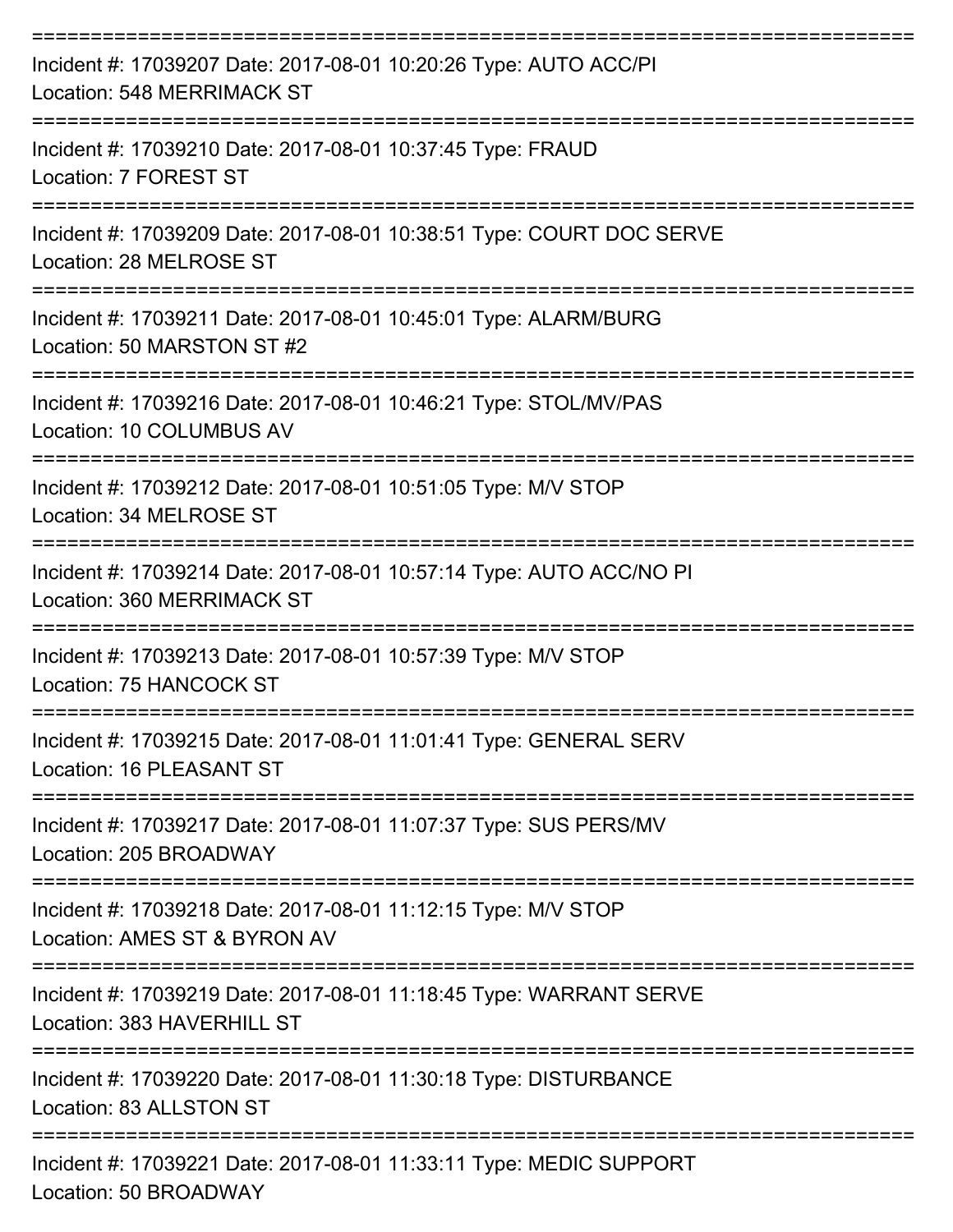| Incident #: 17039222 Date: 2017-08-01 11:37:13 Type: INVEST CONT<br>Location: 34 SHAW ST                                              |
|---------------------------------------------------------------------------------------------------------------------------------------|
| ================================<br>Incident #: 17039224 Date: 2017-08-01 11:42:16 Type: HIT & RUN M/V<br>Location: WEARE ST & FOWLER |
| Incident #: 17039223 Date: 2017-08-01 11:42:59 Type: M/V STOP<br>Location: 50 S BROADWAY<br>================================          |
| Incident #: 17039225 Date: 2017-08-01 11:44:41 Type: LOST PROPERTY<br>Location: 26 POPLAR ST                                          |
| Incident #: 17039226 Date: 2017-08-01 11:45:55 Type: INVEST CONT<br>Location: 250 SALEM ST                                            |
| Incident #: 17039228 Date: 2017-08-01 11:50:39 Type: UNATENEDCHILD<br>Location: 48 SARATOGA ST                                        |
| Incident #: 17039227 Date: 2017-08-01 11:50:43 Type: M/V STOP<br>Location: JACKSON ST & PARK ST                                       |
| Incident #: 17039229 Date: 2017-08-01 11:52:35 Type: M/V STOP<br>Location: ESSEX ST & FRANKLIN ST                                     |
| Incident #: 17039230 Date: 2017-08-01 12:07:37 Type: PARK & WALK<br>Location: BRADFORD ST & BROADWAY                                  |
| Incident #: 17039231 Date: 2017-08-01 12:15:41 Type: M/V STOP<br>Location: HAMPSHIRE ST & LOWELL ST                                   |
| Incident #: 17039232 Date: 2017-08-01 12:39:59 Type: KEEP PEACE<br>Location: 264 E HAVERHILL ST FL 3                                  |
| Incident #: 17039233 Date: 2017-08-01 12:40:32 Type: ALARM/BURG<br>Location: 90 GLENN ST #300                                         |
| Incident #: 17039234 Date: 2017-08-01 13:10:14 Type: KEEP PEACE<br>Location: 137 LAWRENCE ST                                          |
| Incident #: 17039235 Date: 2017-08-01 13:18:35 Type: MV/BLOCKING<br>Location: 230 HIGH ST                                             |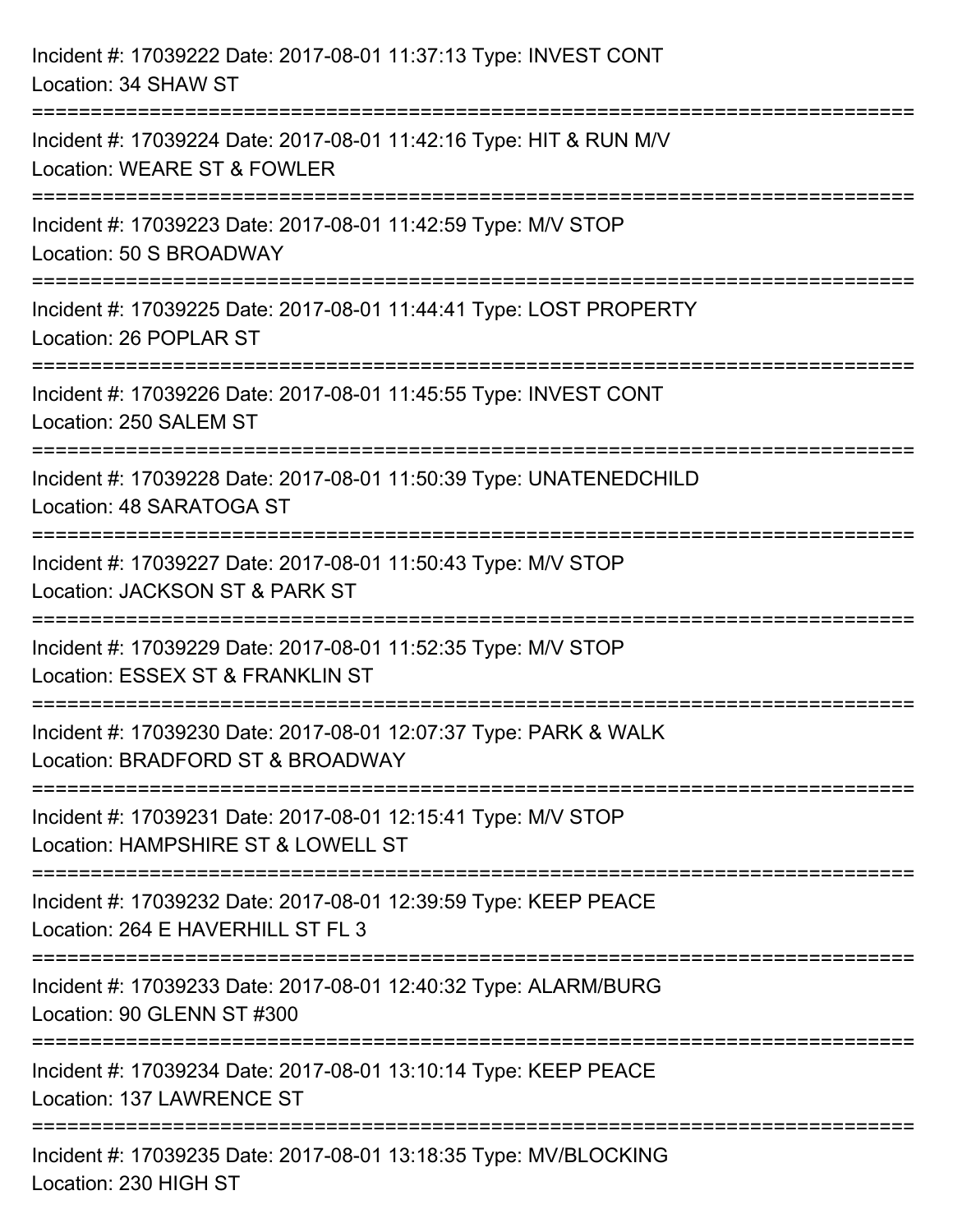| Incident #: 17039236 Date: 2017-08-01 13:33:38 Type: DEATH SUDDEN<br>Location: 16 BEACON ST #APT105                                                                  |
|----------------------------------------------------------------------------------------------------------------------------------------------------------------------|
| Incident #: 17039237 Date: 2017-08-01 13:48:02 Type: M/V STOP<br>Location: PEMBERTON PARK / null                                                                     |
| Incident #: 17039238 Date: 2017-08-01 13:56:59 Type: DISTURBANCE<br>Location: 5 JACKSON CT                                                                           |
| Incident #: 17039239 Date: 2017-08-01 13:59:10 Type: LARCENY/PAST<br>Location: 50 HIGH ST                                                                            |
| Incident #: 17039240 Date: 2017-08-01 14:06:31 Type: SUS PERS/MV<br>Location: 106 AMES ST                                                                            |
| Incident #: 17039241 Date: 2017-08-01 14:26:15 Type: TRESPASSING<br>Location: PEMBERTON PARK / null                                                                  |
| Incident #: 17039242 Date: 2017-08-01 14:29:23 Type: MEDIC SUPPORT<br>Location: 16 W KENNETH ST                                                                      |
| Incident #: 17039243 Date: 2017-08-01 14:35:00 Type: SPECIAL CHECK<br>Location: 50 HIGH ST                                                                           |
| Incident #: 17039244 Date: 2017-08-01 14:39:43 Type: M/V STOP<br>Location: AMESBURY ST & ESSEX ST                                                                    |
| Incident #: 17039245 Date: 2017-08-01 14:40:42 Type: SUS PERS/MV<br>Location: 356 BROADWAY<br>===================================<br>------------------------------- |
| Incident #: 17039246 Date: 2017-08-01 14:43:28 Type: MV/BLOCKING<br>Location: 42 SPRUCE ST                                                                           |
| =========================<br>Incident #: 17039247 Date: 2017-08-01 14:44:55 Type: AUTO ACC/NO PI<br><b>Location: 211 MERRIMACK ST</b>                                |
| Incident #: 17039248 Date: 2017-08-01 14:50:14 Type: MAN DOWN<br>Location: 10 EMBANKMENT RD                                                                          |
| Incident #: 17039249 Date: 2017-08-01 15:00:39 Type: MAN DOWN<br>Location: EATON ST & @BOAT LAUNCH                                                                   |

===========================================================================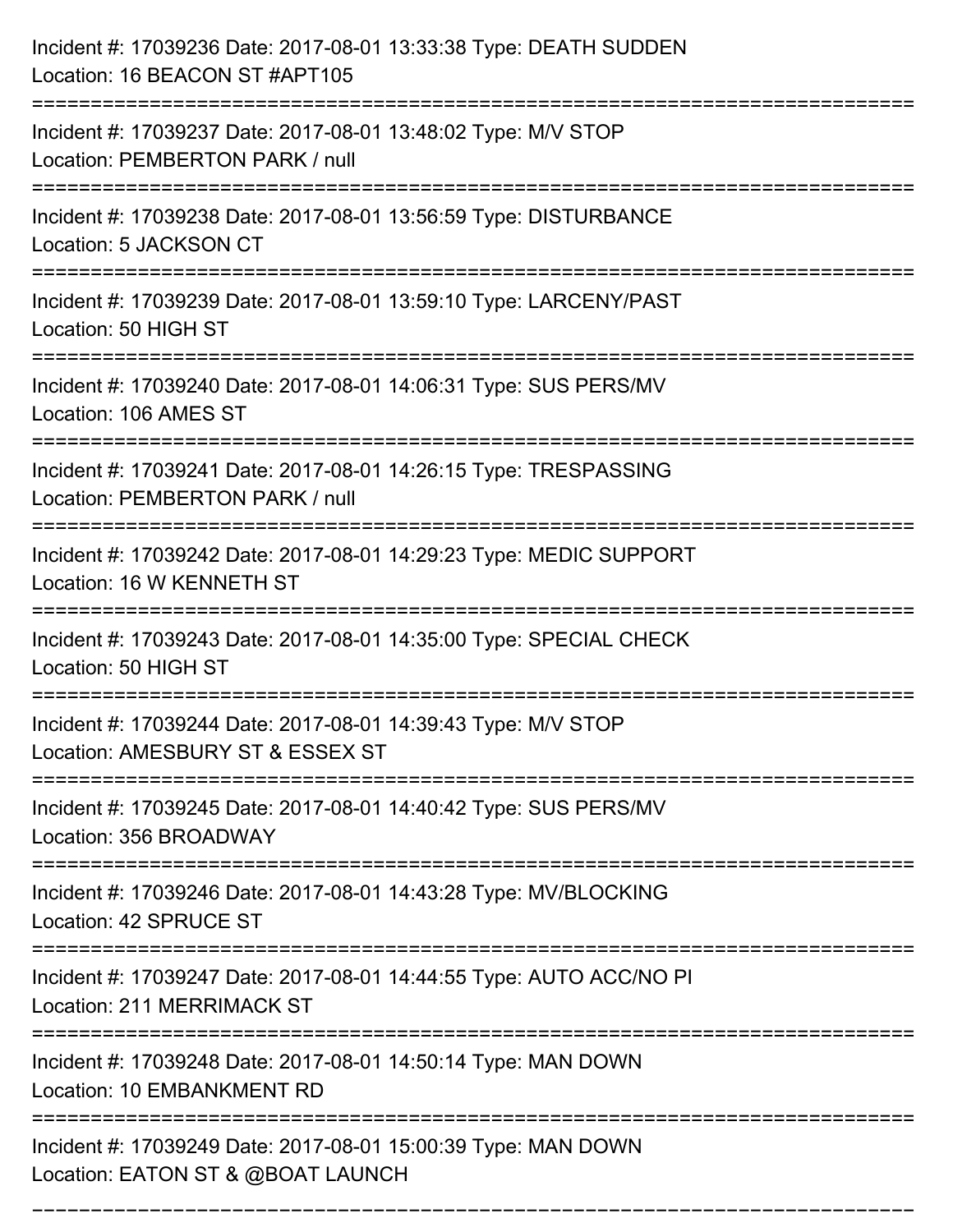| Incident #: 17039250 Date: 2017-08-01 15:02:28 Type: AUTO ACC/NO PI<br>Location: WINFIELD ALLOY / 15 MEDFORD ST |
|-----------------------------------------------------------------------------------------------------------------|
| Incident #: 17039252 Date: 2017-08-01 15:17:52 Type: THREATS<br>Location: 9 SUMMER ST                           |
| Incident #: 17039251 Date: 2017-08-01 15:20:57 Type: COURT DOC SERVE<br>Location: 137 LAWRENCE ST               |
| Incident #: 17039253 Date: 2017-08-01 15:24:49 Type: LOST PROPERTY<br>Location: BUNKERHILL ST & LAWRENCE ST     |
| Incident #: 17039255 Date: 2017-08-01 15:36:00 Type: M/V STOP<br>Location: MERRIMACK ST & S UNION ST            |
| Incident #: 17039256 Date: 2017-08-01 15:36:01 Type: DISTURBANCE<br>Location: 234 BAILEY ST                     |
| Incident #: 17039254 Date: 2017-08-01 15:36:02 Type: 209A/SERVE<br>Location: 90 LOWELL ST                       |
| Incident #: 17039257 Date: 2017-08-01 15:37:15 Type: 209A/SERVE<br>Location: 90 LOWELL ST                       |
| Incident #: 17039258 Date: 2017-08-01 15:37:54 Type: 209A/SERVE<br>Location: 90 LOWELL ST                       |
| Incident #: 17039259 Date: 2017-08-01 15:39:23 Type: 209A/SERVE<br>Location: 90 LOWELL ST                       |
| Incident #: 17039260 Date: 2017-08-01 15:42:31 Type: 209A/SERVE<br>Location: 90 LOWELL ST                       |
| Incident #: 17039271 Date: 2017-08-01 15:43:45 Type: FRAUD<br><b>Location: 11 LAWRENCE ST</b>                   |
| Incident #: 17039261 Date: 2017-08-01 15:43:50 Type: 209A/SERVE<br>Location: 212 BOXFORD ST                     |
| Incident #: 17039262 Date: 2017-08-01 15:44:38 Type: 209A/SERVE<br>Location: 17 POPULAR ST                      |
|                                                                                                                 |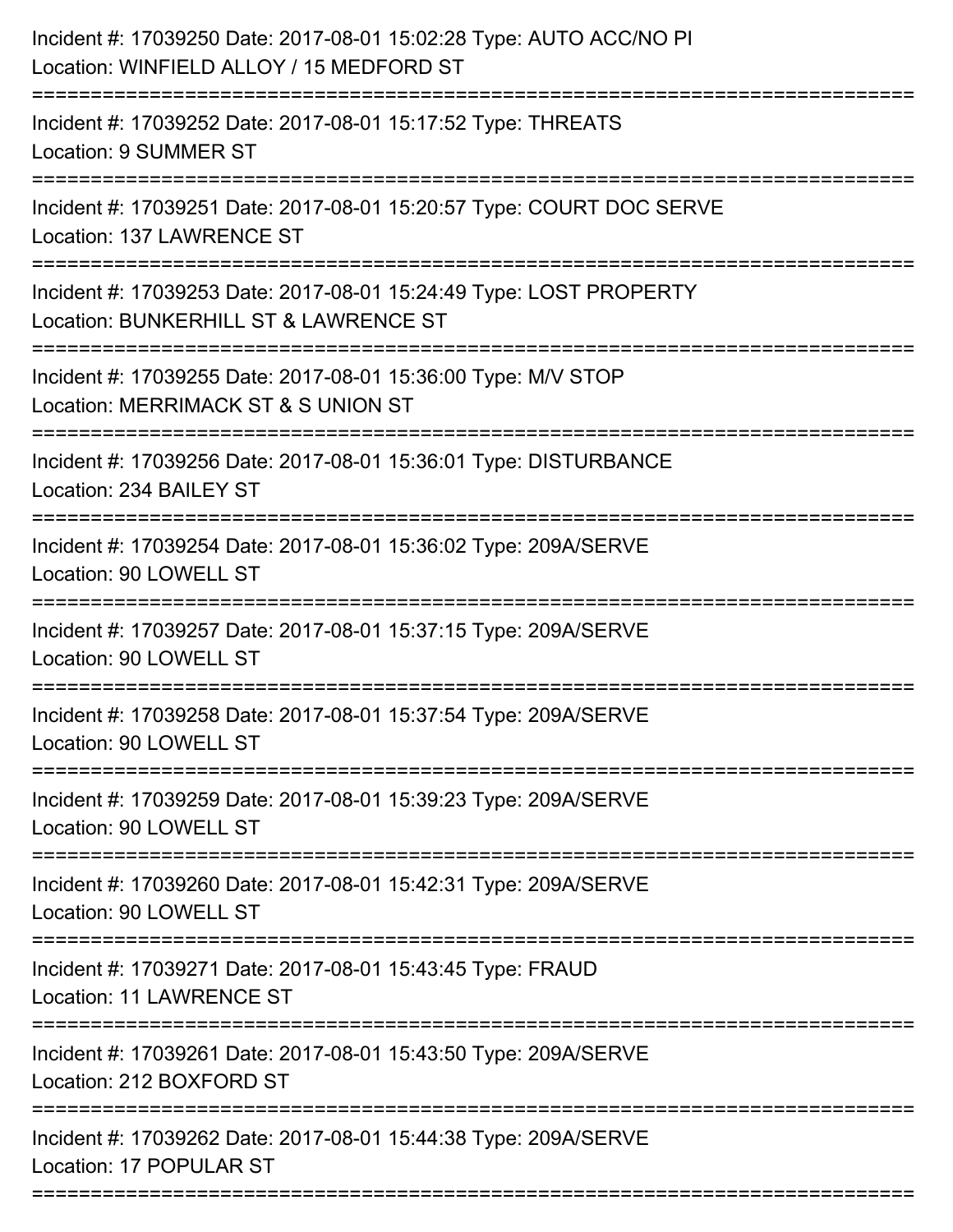| Location: 90 LOWELL ST                                                                                                  |
|-------------------------------------------------------------------------------------------------------------------------|
| Incident #: 17039264 Date: 2017-08-01 15:46:18 Type: 209A/SERVE<br>Location: 11 DANA ST                                 |
| Incident #: 17039265 Date: 2017-08-01 15:47:02 Type: 209A/SERVE<br>Location: 90 LOWELL ST                               |
| Incident #: 17039266 Date: 2017-08-01 15:47:58 Type: 209A/SERVE<br>Location: 90 LOWELL ST                               |
| Incident #: 17039267 Date: 2017-08-01 15:48:39 Type: 209A/SERVE<br>Location: 15 NELSON ST                               |
| Incident #: 17039269 Date: 2017-08-01 15:50:33 Type: 209A/SERVE<br>Location: 402 LOWELL ST                              |
| --------------------<br>Incident #: 17039268 Date: 2017-08-01 15:50:34 Type: AUTO ACC/NO PI<br>Location: 31 WINTHROP AV |
| Incident #: 17039270 Date: 2017-08-01 15:52:04 Type: 209A/SERVE<br>Location: 90 LOWELL ST                               |
| Incident #: 17039272 Date: 2017-08-01 15:53:13 Type: 209A/SERVE<br>Location: 543 S BROADWAY                             |
| Incident #: 17039273 Date: 2017-08-01 15:53:55 Type: PARK & WALK<br>Location: 44 MELVIN ST                              |
| Incident #: 17039274 Date: 2017-08-01 15:53:56 Type: 209A/SERVE<br>Location: 90 LOWELL ST                               |
| Incident #: 17039275 Date: 2017-08-01 15:54:42 Type: 209A/SERVE<br>Location: 90 LOWELL ST                               |
| Incident #: 17039276 Date: 2017-08-01 15:55:27 Type: 209A/SERVE<br>Location: 90 LOWELL ST                               |
| Incident #: 17039278 Date: 2017-08-01 15:56:22 Type: HIT & RUN M/V<br><b>Location: AMESBURY</b>                         |

Incident #: 17039277 Date: 2017 08 01 15:58:16 Type: 209A/SERVE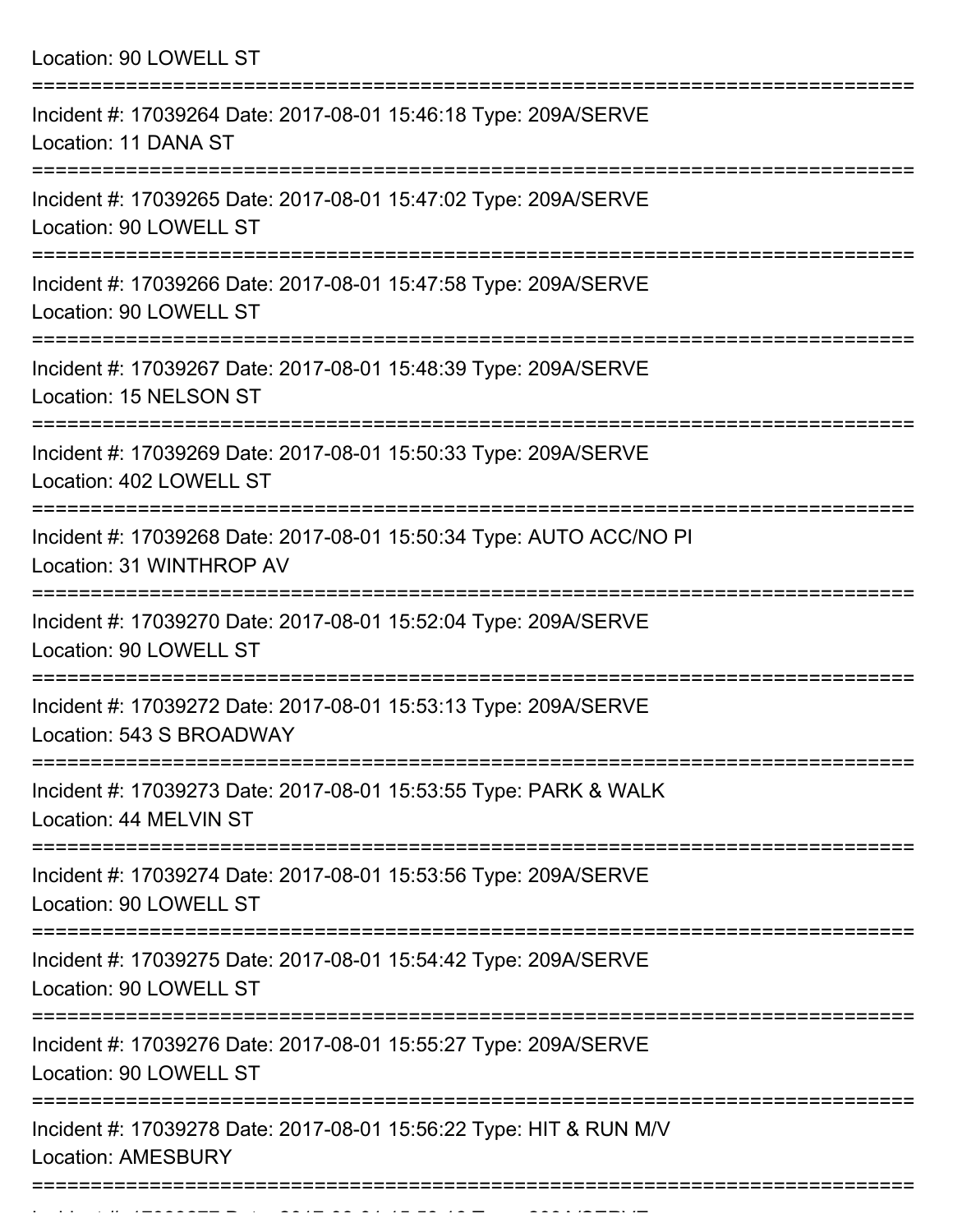| Location: 90 LOWELL ST                                                                                                            |
|-----------------------------------------------------------------------------------------------------------------------------------|
| Incident #: 17039279 Date: 2017-08-01 15:59:12 Type: 209A/SERVE<br>Location: 90 LOWELL ST                                         |
| Incident #: 17039280 Date: 2017-08-01 16:00:57 Type: 209A/SERVE<br>Location: 90 LOWELL ST                                         |
| Incident #: 17039281 Date: 2017-08-01 16:01:45 Type: 209A/SERVE<br>Location: 90 LOWELL ST                                         |
| Incident #: 17039282 Date: 2017-08-01 16:02:30 Type: 209A/SERVE<br>Location: 222 ESSEX ST                                         |
| Incident #: 17039283 Date: 2017-08-01 16:03:14 Type: 209A/SERVE<br>Location: 90 LOWELL ST<br>:=================================== |
| Incident #: 17039284 Date: 2017-08-01 16:03:55 Type: 209A/SERVE<br>Location: 90 LOWELL ST                                         |
| Incident #: 17039285 Date: 2017-08-01 16:04:54 Type: WOMAN DOWN<br>Location: CANAL ST & UNION ST                                  |
| Incident #: 17039286 Date: 2017-08-01 16:11:56 Type: MAN DOWN<br>Location: 18 BROADWAY                                            |
| Incident #: 17039287 Date: 2017-08-01 16:16:56 Type: 209A/SERVE<br>Location: 68 BERKELEY ST                                       |
| Incident #: 17039288 Date: 2017-08-01 16:22:41 Type: M/V STOP<br>Location: MERRIMACK ST & S UNION ST                              |
| Incident #: 17039289 Date: 2017-08-01 16:31:30 Type: AUTO ACC/NO PI<br>Location: 20 GROTON ST                                     |
| Incident #: 17039290 Date: 2017-08-01 16:37:28 Type: MEDIC SUPPORT<br>Location: 178 PARK ST                                       |
| Incident #: 17039292 Date: 2017-08-01 16:39:38 Type: SUICIDE ATTEMPT<br><b>Location: DUCK BRIDGE</b>                              |
|                                                                                                                                   |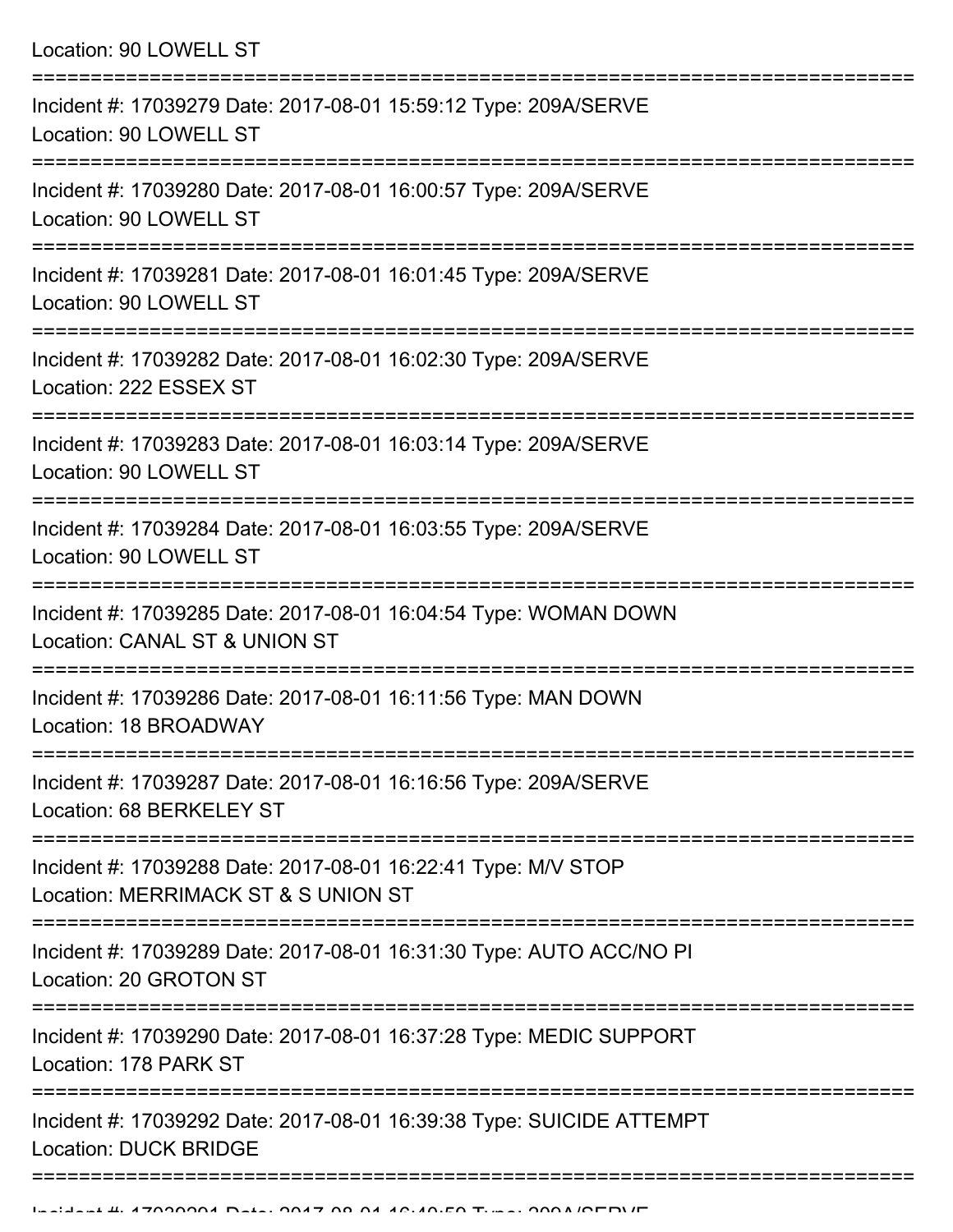Location: 317 LOWELL ST

=========================================================================== Incident #: 17039293 Date: 2017-08-01 16:44:37 Type: THREATS Location: 7 BRADFORD ST =========================================================================== Incident #: 17039294 Date: 2017-08-01 16:58:27 Type: AUTO ACC/UNK PI Location: BROADWAY & HAVERHILL ST =========================================================================== Incident #: 17039295 Date: 2017-08-01 17:19:42 Type: INVESTIGATION Location: WALK IN / 90 LOWELL ST =========================================================================== Incident #: 17039296 Date: 2017-08-01 17:35:01 Type: COURT DOC SERVE Location: 103 BUNKERHILL ST =========================================================================== Incident #: 17039297 Date: 2017-08-01 17:45:24 Type: KEEP PEACE Location: WALK IN WALK IN / 34 BEACON AV =========================================================================== Incident #: 17039298 Date: 2017-08-01 17:51:40 Type: M/V STOP Location: OLIVER SCHOOL / 183 HAVERHILL ST =========================================================================== Incident #: 17039299 Date: 2017-08-01 17:58:19 Type: COURT DOC SERVE Location: 62 KENT ST =========================================================================== Incident #: 17039300 Date: 2017-08-01 17:59:16 Type: NOTIFICATION Location: 133 BUNKERHILL ST =========================================================================== Incident #: 17039301 Date: 2017-08-01 18:02:53 Type: MAL DAMAGE Location: WALK IN / 32 GROTON ST #103 =========================================================================== Incident #: 17039302 Date: 2017-08-01 18:06:19 Type: M/V STOP Location: E HAVERHILL ST & ELM ST =========================================================================== Incident #: 17039303 Date: 2017-08-01 18:11:28 Type: NOISE ORD Location: 9 SUMMER ST =========================================================================== Incident #: 17039304 Date: 2017-08-01 18:13:17 Type: EXTRA SURVEIL Location: 274 BAILEY ST =========================================================================== Incident #: 17039305 Date: 2017-08-01 18:27:21 Type: DRUG VIO Location: 4 LEXINGTON ST =========================================================================== Incident #: 17039306 Date: 2017-08-01 18:30:58 Type: 209A/VIOLATION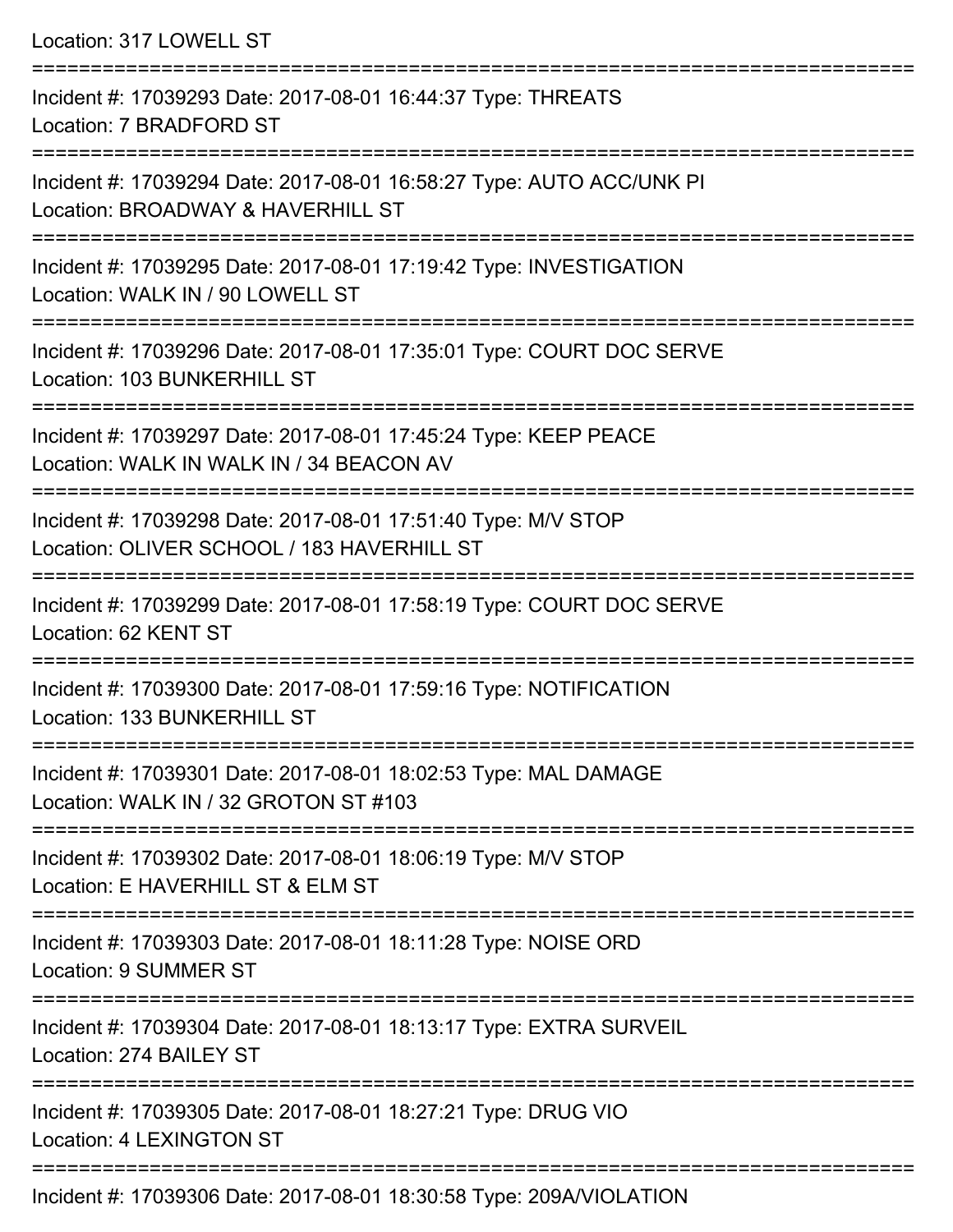| Incident #: 17039307 Date: 2017-08-01 18:48:25 Type: M/V STOP<br>Location: 35 ORCHARD ST                                   |
|----------------------------------------------------------------------------------------------------------------------------|
| Incident #: 17039308 Date: 2017-08-01 18:49:26 Type: COURT DOC SERVE<br>Location: 119 HAVERHILL ST                         |
| Incident #: 17039309 Date: 2017-08-01 19:06:05 Type: LOUD NOISE<br>Location: 71 BERKELEY ST                                |
| Incident #: 17039311 Date: 2017-08-01 19:07:02 Type: DISTURBANCE<br>Location: SOUTH LAWRENCE EAST SCHOOL / 165 CRAWFORD ST |
| Incident #: 17039310 Date: 2017-08-01 19:07:21 Type: UNWANTEDGUEST<br>Location: 19 TEWKSBURY ST FL 3                       |
| Incident #: 17039312 Date: 2017-08-01 19:15:00 Type: M/V STOP<br>Location: 49 NEWBURY ST                                   |
| Incident #: 17039313 Date: 2017-08-01 19:31:40 Type: GENERAL SERV<br><b>Location: 12 METHUEN ST</b>                        |
| Incident #: 17039314 Date: 2017-08-01 19:33:47 Type: KEEP PEACE<br>Location: COMMONWEALTH MOTOR CHEVY / 1 COMMONWEALTH DR  |
| Incident #: 17039315 Date: 2017-08-01 19:37:21 Type: M/V STOP<br>Location: 49 NEWBURY ST                                   |
| Incident #: 17039316 Date: 2017-08-01 19:48:13 Type: UNKNOWN PROB<br>Location: 101 S BOWDOIN ST                            |
| Incident #: 17039317 Date: 2017-08-01 19:48:49 Type: M/V STOP<br>Location: SHAW ST & SOUTH ST                              |
| Incident #: 17039318 Date: 2017-08-01 19:50:34 Type: LOUD NOISE<br>Location: 71 BERKELEY ST                                |
| Incident #: 17039319 Date: 2017-08-01 19:54:16 Type: MEDIC SUPPORT<br>Location: 133 E HAVERHILL ST FL 1                    |
| Incident #: 17039320 Date: 2017-08-01 19:56:49 Type: M/V STOP                                                              |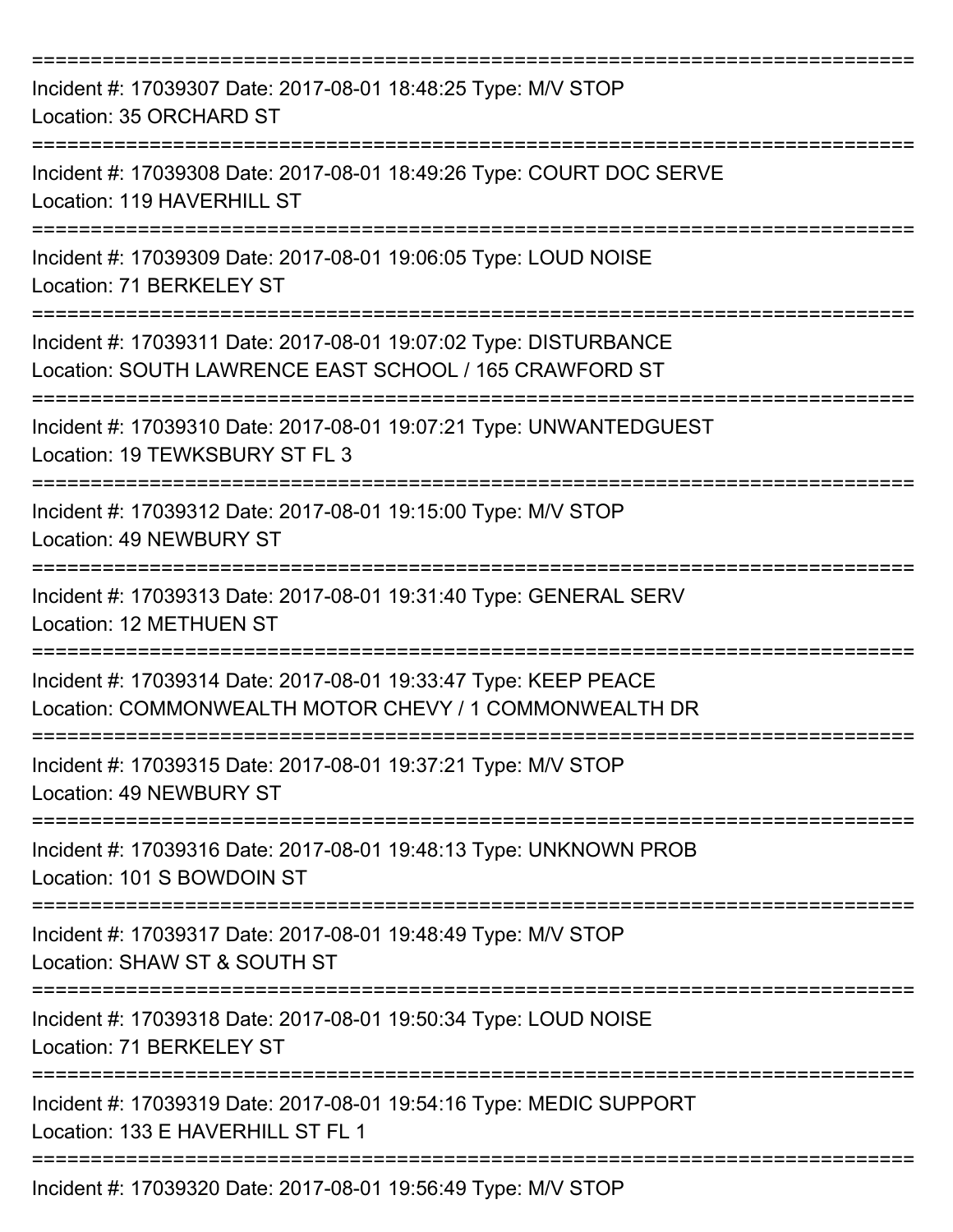| Incident #: 17039321 Date: 2017-08-01 20:19:27 Type: TRESPASSING<br>Location: GEISLER STATE POOL / 50 HIGH ST  |
|----------------------------------------------------------------------------------------------------------------|
| Incident #: 17039322 Date: 2017-08-01 20:24:01 Type: PARK & WALK<br><b>Location: W LAUREL ST</b>               |
| Incident #: 17039323 Date: 2017-08-01 20:31:00 Type: M/V STOP<br>Location: HAVERHILL ST & WEST ST              |
| Incident #: 17039326 Date: 2017-08-01 20:33:02 Type: UNWANTEDGUEST<br>Location: 62 MELVIN ST FL 1              |
| Incident #: 17039324 Date: 2017-08-01 20:33:47 Type: NOISE ORD<br>Location: 43 TEXAS AV                        |
| Incident #: 17039325 Date: 2017-08-01 20:34:16 Type: M/V STOP<br>Location: S BROADWAY & SHATTUCK ST            |
| Incident #: 17039328 Date: 2017-08-01 20:54:37 Type: DRUG VIO<br>Location: HIGH ST                             |
| Incident #: 17039327 Date: 2017-08-01 20:55:19 Type: M/V STOP<br>Location: 190 BROADWAY                        |
| Incident #: 17039329 Date: 2017-08-01 21:00:04 Type: NOISE ORD<br>Location: 83 WALNUT ST                       |
| Incident #: 17039330 Date: 2017-08-01 21:00:35 Type: SUS PERS/MV<br>Location: 16 BEACON ST                     |
| Incident #: 17039331 Date: 2017-08-01 21:04:30 Type: ALARM/BURG<br>Location: 113 FARLEY ST                     |
| Incident #: 17039332 Date: 2017-08-01 21:06:27 Type: KEEP PEACE<br>Location: WALK IN WALK IN / 25 W KENNETH ST |
| Incident #: 17039333 Date: 2017-08-01 21:10:23 Type: SUS PERS/MV<br>Location: S BROADWAY & WEARE ST            |
| Incident #: 17039334 Date: 2017-08-01 21:14:17 Type: ALARM/HOLD                                                |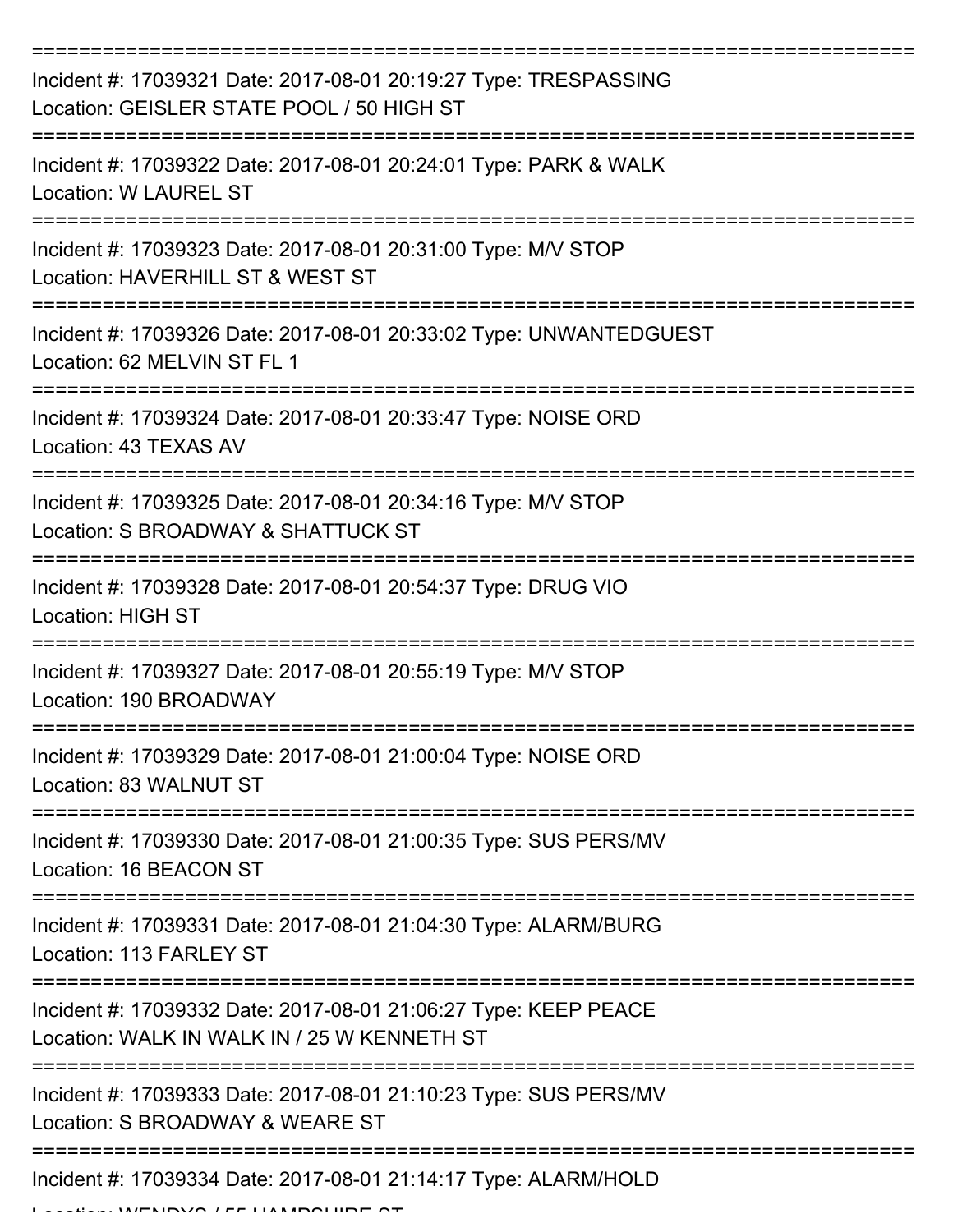| Incident #: 17039335 Date: 2017-08-01 21:23:58 Type: TOW OF M/V<br>Location: HAMPSHIRE ST & HAVERHILL ST    |
|-------------------------------------------------------------------------------------------------------------|
| Incident #: 17039336 Date: 2017-08-01 21:25:01 Type: M/V STOP<br>Location: LEBANON ST & WHITE ST            |
| Incident #: 17039337 Date: 2017-08-01 21:37:20 Type: AUTO ACC/UNK PI<br>Location: BENNINGTON ST & MYRTLE ST |
| Incident #: 17039338 Date: 2017-08-01 21:53:45 Type: DISORDERLY<br>Location: BEACON ST & TAFT ST            |
| Incident #: 17039339 Date: 2017-08-01 22:01:03 Type: PARK & WALK<br>Location: 44 MELVIN ST                  |
| Incident #: 17039340 Date: 2017-08-01 22:14:42 Type: M/V STOP<br><b>Location: MARION AV</b>                 |
| Incident #: 17039341 Date: 2017-08-01 22:21:25 Type: EXTRA SURVEIL<br>Location: 234 BAILEY ST               |
| Incident #: 17039343 Date: 2017-08-01 22:21:42 Type: MAL DAMAGE<br>Location: HAMPSHIRE ST & HAVERHILL ST    |
| Incident #: 17039342 Date: 2017-08-01 22:23:01 Type: M/V STOP<br>Location: ANDOVER ST & OSGOOD ST           |
| Incident #: 17039344 Date: 2017-08-01 22:31:12 Type: ALARM/BURG<br>Location: 408 BROADWAY                   |
| Incident #: 17039345 Date: 2017-08-01 22:39:00 Type: M/V STOP<br>Location: BROADWAY & CONCORD ST            |
| Incident #: 17039346 Date: 2017-08-01 22:39:22 Type: DOMESTIC/PROG<br>Location: 270 CANAL ST #316 FL 3      |
| Incident #: 17039347 Date: 2017-08-01 22:49:56 Type: M/V STOP<br>Location: CENTRAL BRIDGE / 0 MERRIMACK ST  |
| Incident #: 17039348 Date: 2017-08-01 22:59:31 Type: SUS PERS/MV                                            |

Location: 152 FARNHAM ST